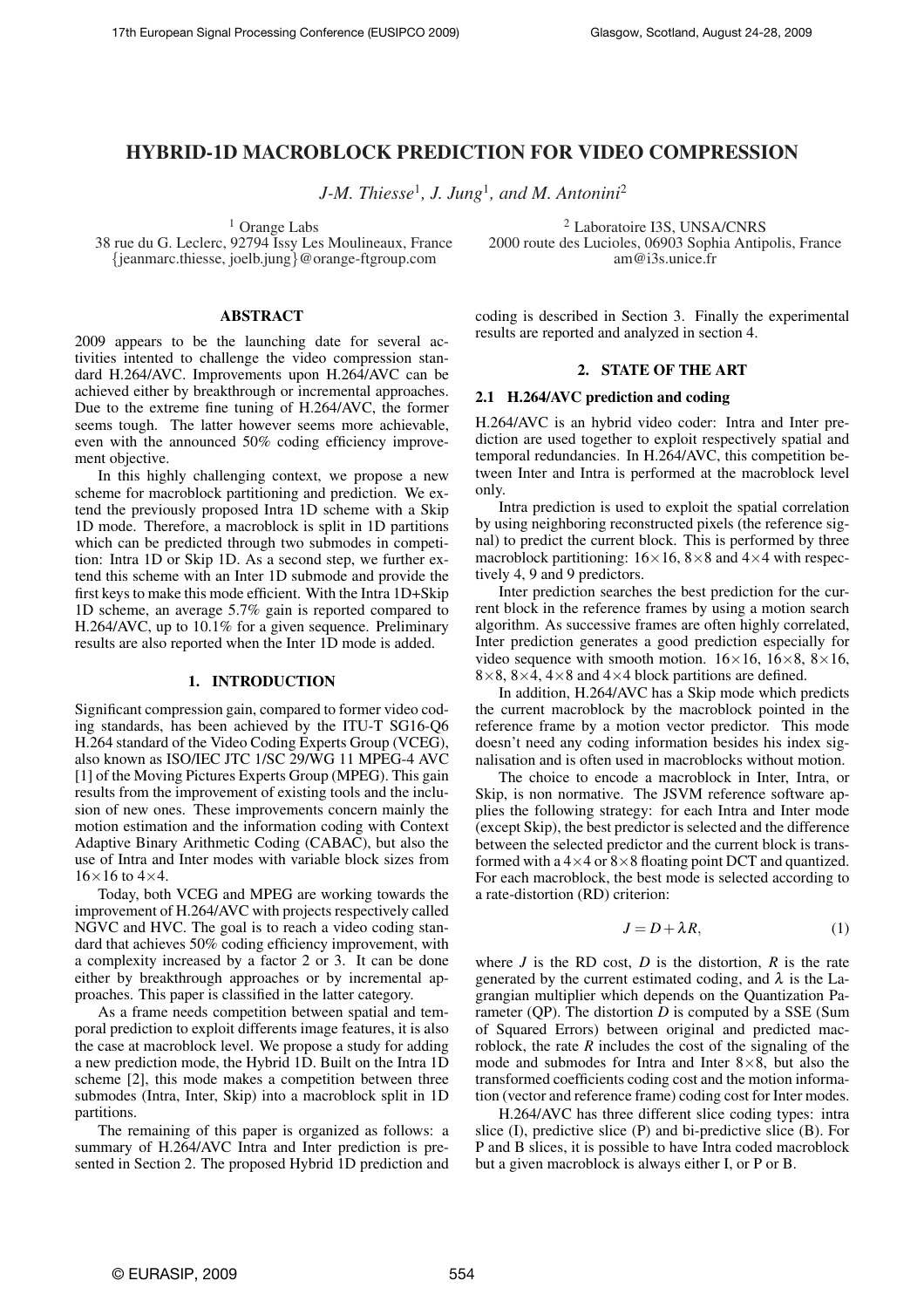

Figure 1: Example of dilatation for the initial partition *p*<sup>1</sup> *Line*, *Column*, *'L'*, *Point* and *Edge*.

## 2.2 Recent contributions

Several modifications of the H.264/AVC modes have been recently proposed. An important part of these contributions concerns Intra coding by modifying the partitioning, scan orders or predictors. In [2], Laroche and al. propose a modification of all these attributes and the transform. To reduce the distance between the pixel to encode and its predictors, they propose to use 1D partitions with three scan orders, adapted predictors and a 1D-DCT.

Today, due to the emergence of HD 2K, 4K resolutions, Inter contributions are concerned with large partitions and transforms of size  $32\times32$  and  $64\times64$  [3]. Indeed, common partitions sizes from  $4\times4$  to  $16\times16$  have been well optimized during last years and studies about new partition is an interesting way to improve H.264/AVC coding. Thus, several works, as [4] [5], propose new geometry adaptive partitioning which up to now suffer from the cost of signaling the partitioning itself.

However, only a few works try to combine Intra and Inter prediction. In [6], authors propose to exploit both the correlations in temporal and spatial domains. They propose a new mode which is a weigthed combination of Inter  $16\times16$  and Intra  $16\times16$  Horizontal. The results, specially for high definition video coding, show that Inter and Intra combination is an interesting research topic because energies in the Inter and Intra residual signals are distributed differently and can be complementary. In [7], authors propose the *Second Order Prediction* which apply H.264/AVC Intra prediction to Inter prediction residuals. Although coding complexity increases because of the two prediction steps, the gains confirm that using Intra and Inter to predict a macroblock is efficient.

### 3. HYBRID 1D

The Intra 1D framework proposed in [2] has shown interesting results, consequently we propose to extend this method for Inter prediction with an Hybrid 1D mode. This mode differs from the recent state of the art by the fact that the cost of the signaling of the mode partitioning remains low, and that it mixes temporal and spatial prediction inside a single macroblock. Therefore, each 1D partition of a macroblock can be coded through Intra 1D, Skip 1D or Inter 1D submode in competition.

## 3.1 Intra 1D + Skip 1D

## *3.1.1 1D macroblock partitioning*

The proposed 1D partitioning is similar to the one proposed in [2]. The main principle is reminded below.

The macroblock 1D partitioning is completely defined by an initial partition  $p_1$  which is transmitted to the decoder as an index for the Hybrid 1D mode. The *P* other macroblock

partitions,  $p_i$ ,  $\forall i = 1..P$ , are obtained by propagation of the initial pattern  $p_1$  thanks to a mathematical morphology dilatation operation using a  $3\times3$  cross shape structuring element.

Examples of initial partitions and corresponding propagations are shown in Figure 1 for the partitions *Line*, *Column*, *'L'*, *Point* and *Edge*.

## *3.1.2 Scan orders*

Three scan orders are proposed in [2] : the raster scan, the bi-directional scan and the hierarchical scan. We have yet implemented the first scan which consists on encoding partitions in lexicographic order 1, 2, 3, 4, etc... The others scan are more complex and permit to have several partitions as reference signal for Intra 1D.

### *3.1.3 Prediction*

For each 1D partition of a macroblock, two submodes are in competition : Intra 1D and Skip 1D. The best predictor is selected for each submode and then the best submode is chosen through a RD criterion described in 3.4.

1. Intra 1D

The proposed 1D partition takes benefit from the definition of specific predictors. In this section, the defined predictors are related to the *Line* macroblock partitioning and the raster scan order. These predictors can easily be generalized to the other 1D macroblock partitioning and scan order.

In this case, for a partition  $p_i$ , the reference signal is the partition  $p_{i-1}$ . This is interesting because each pixel of the current partition  $p_i$  has a neighbouring pixel in the reference signal. Naturally the previous line is included as a predictor, and to exploit the spatial redundancies on the left of the current line, the left pixel and its two neighboring pixels on top and bottom are used. Other predictors are weighted means and shifts or combination of these predictors.

As the partition  $p_{i-1}$  can be predicted by one of the two submodes, it is obvious that if  $p_{i-1}$  uses Skip 1D,  $p_i$  will be less efficiently predicted in Intra 1D because the reference signal will be worst. However, the left reference signal, the partition  $p_{-1}$  and all the Intra 1D or Inter 1D predicted partitions permit to conserve a satisfactory reference signal. Furthermore, as P and B frames take benefits of previous Intra frame, the macroblock encoding will take benefit of an Intra 1D predicted partition.

### 2. Skip 1D

The second submode is Skip 1D. It is a particular case of Inter 1D. In this submode, a temporal prediction without information transmitted is done. A flag 1D is sent to sig-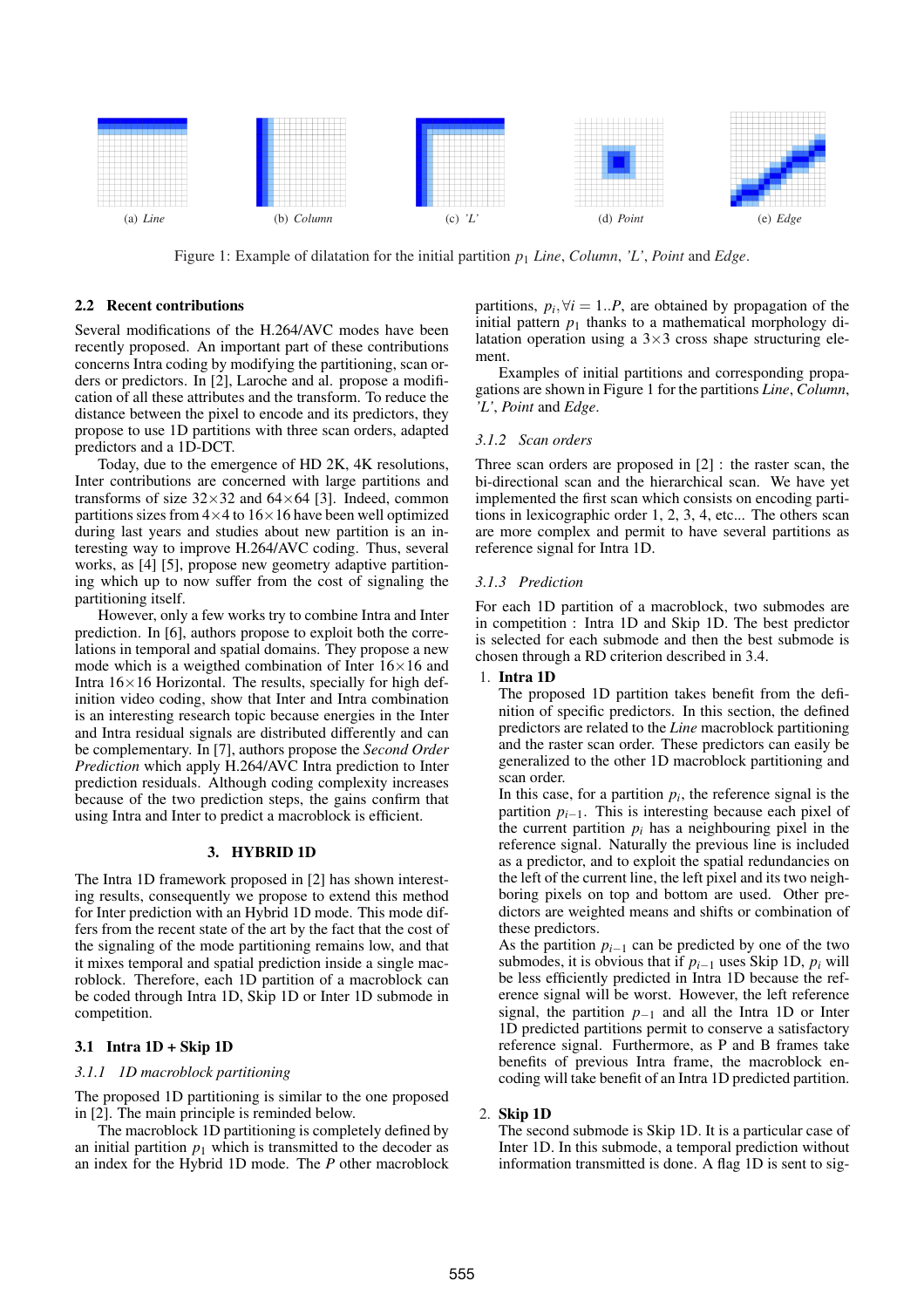nal that it is a skipped partition. The decoded partition corresponds to the partition predictor from the reference frame motion compensated by the motion vector predictor. The motion vector predictor is the one described for Inter 1D prediction in 3.2.

## *3.1.4 DCT 1D Transform*

The standard H.264/AVC uses a  $4\times4$  DCT and a  $8\times8$  DCT for the residual coding of the Intra or Inter prediction. For the proposed scheme, we add a floating point 1D-DCT to fit with the linear shape of the proposed partitions. Concerning the quantization, we use the quantization defined for the  $4\times4$ DCT. As Skip 1D partitions doesn't encode residuals, only residuals of Intra 1D coded partitions are transformed.

## 3.2 Inter 1D

As it will be reported in Section 4, the combination of the Skip 1D to the Intra 1D brings coding efficiency improvements. As another step forward, we have consequently extended the method by adding Inter 1D to the Skip 1D+Intra 1D scheme. In Inter 1D prediction, a motion estimation is done for each partition  $p_i$  and provides a motion vector  $mv_i(mv_{i_x}, mv_{i_y})$ . Pixels residuals  $(\varepsilon_i)$  and motion vector residuals  $(\varepsilon_{mv_i})$  are transmitted.  $\varepsilon_i$  is obtained by substration of the current partition  $p_i$  and the pixels of the  $mv_i$  motion compensated predictor partition in the reference frame  $p'_i$ .  $\varepsilon_{mv_i}$ is obtained by substration of the motion vector *mv<sup>i</sup>* and the motion vector predictor *mv pred<sup>i</sup>* .

$$
\varepsilon_i = p_i - p_i'(x - mv_{i_x}, y - mv_{i_y})
$$
 (2)

$$
\varepsilon_{mv_i} = mv_i - mv\_{pred_i} \tag{3}
$$



Figure 2: 1D partition matching.

The motion estimation uses a classical block matching algorithm adapted to the new partition size (Figure 2). In the case of the *Line* macroblock partitioning the full search attempt to find the best matching 16x1 pixels block. Half-Pel and Quarter-Pel are implemented too, using the standard H.264/AVC filters. For the initialisation of the motion search we use the motion vector predictor which calculation is described below.

As Inter  $4\times4$ , this new submode permits to have a better prediction of the partitions because there are less pixels to match. Consequently the distortion between the original and predicted partitions is reduced. As one *mv<sup>i</sup>* by Inter 1D predicted partition has to be transmited, this submode is yet penalized by motion vector coding cost, this is why the motion vector prediction is important. We have implemented two motion vector predictions:

- the *first prediction* is a spatial median of the left, above and right-above macroblocks motion vectors. In this implementation, all the partitions  $p_i$  have the same motion vector predictor.
- the *second prediction* is the motion vector of the last previous partition coded in Inter 1D in the current macroblock. If there is no previous partition coded in Inter 1D, the *first prediction* is used.

#### 3.3 Mode signaling

For signaling Hybrid 1D mode and submodes we use a tree structure which is depicted in Figure 3. The Hybrid 1D signaling is at the same level of the other H.264/AVC modes. Then a flag indicates the partition type (*Line*, *Column*, *Point*,...). Finally a flag for the *P* macroblock partitions indicates the partition submode (Intra1 D, Skip 1D or Inter 1D).



Figure 3: Hybrid 1D signaling.

Due to the large number of submodes contained in the Hybrid 1D mode, the signaling is a key issue. A particular effort has been made to efficiently encode the submodes. Built on the H.264/AVC Intra prediction submodes coding, we use a *most probable mode*. This tool permits to decrease the submode index coding cost by signaling if the current partition is coded through the same submode as the previous partition. Moreover, for the Intra 1D+Skip 1D scheme we choose to use an additional *shortcut* flag for signaling if all the remaining partitions have the same submode as the current one. If the *n* last 1D partitions of a macroblock are coded with the same submode, only the *P*−*n* firsts flags and one additional *shortcut* flag are coded instead of *P* flags.

#### 3.4 Competition criterion

The new Hybrid 1D mode competes with the existing Intra and Inter modes for each macroblocks. The selection of the best coding mode is made with the criterion (1).

For Hybrid 1D, the distortion *D* is computed by a SAD (Sum of Absolut Differences) between original and predicted macroblock after residual transformation using the DCT 1D for all non skipped partitions. *R* includes the cost of the mode signaling *Rmode*, the transformed coefficients coding cost  $R_{coeff}$ , the Intra predictor coding cost  $R_{Intra_i}$  if it is an Intra 1D partition and the motion information coding cost *RInter<sup>i</sup>* if it is an Inter 1D partition (for Skip 1D partition, the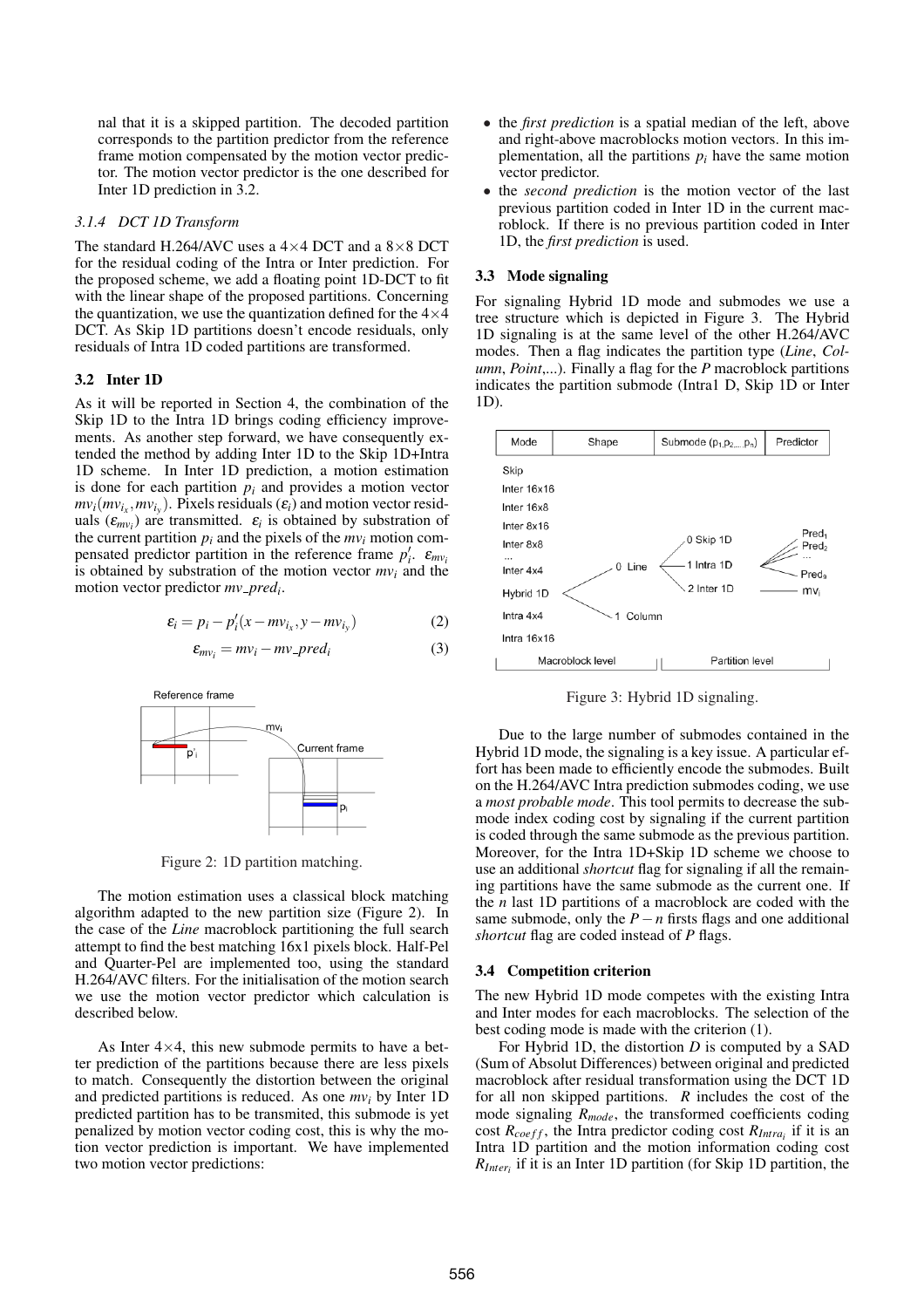cost is null) :

$$
R = R_{mode} + R_{coeff} + \sum_{i=1}^{P} R_{Intra_i} + \sum_{i=1}^{P} R_{Inter_i}
$$
 (4)

As *Line* and *Column* partitioning have the same elements amount as the Inter  $4 \times 4$ , we use classical CBP with correspondence between partition  $p_i$  and  $4 \times 4$  block number *i*.

Finally, this cost is compared to the cost of the other H.264/AVC modes and the coding which leads the lowest *J* is selected.

An additional criterion  $J' = D' + \lambda R'$  is proposed for submode selection for each partition. For this criterion,  $D'$  is the luma distortion between original partition and reconstructed partition calculated with an SSE (Sum of Squared Errors) except for Skip 1D for which the DCT is not applied. The rate  $R'$ , in addition of a macroblock mode signaling cost, is composed of:

- in Intra 1D: the sum of residual transformed coefficients cost, the signaling of submode and the current partition flag coding cost.
- in Inter 1D: the sum of residual transformed coefficients cost, the motion vector coding cost and the current partition flag coding cost.
- in Skip 1D: the current partition flag coding cost.

# 4. EXPERIMENTAL RESULTS

#### 4.1 Experimental settings

The Hybrid 1D mode has been implemented into the H.264/AVC JSVM software (baselayer part only, scalable features of the JSVM are disabled). H.264/AVC reference results are generated using the Intra  $4 \times 4$ , Intra  $16 \times 16$  and all Inter modes, with the  $4\times4$  DCT transform enabled. CABAC entropy coding method, known to provide the best results, is selected. The number of reference frames is set to 1. Experimental configuration is with a GOP (Group Of Picture) of 12 pictures: one I slice followed by eleven P slices are encoded, and P slices may contain Intra macroblocks. This GOP size corresponds to a typical configuration for many broadcast applications, where fast random access is required. Only the luminance component is processed (due to implementation issues).

Experiments have been performed on 5 well known sequences, with resolutions from CIF to 720p. 4 operating points, with QP equal to 22-27-32-37 are computed, providing realistic PSNR comprised between 30dB and 40dB. All bitrate savings are computed with the Bjontegaard metric [8] as recommended in the VCEG common conditions [9].

Results have been generated in 3 steps: Intra 1D alone, Intra 1D + Skip 1D secondly, then, addition of the Inter 1D. For these schemes, two initial partitions have been implemented: *Line* and *Column*. The scan order used is the raster scan and Intra 1D predictors are those defined in [2].

#### 4.2 Bitrate savings

Table 1 gives the percentage bitrate savings for each sequence and for the three methods. For all sequences, the proposed schemes give a systematic bitrate saving. The average gains are 5.2%, 5.7% and 5.7% respectively in Intra 1D, Intra 1D+Skip 1D and Hybrid 1D schemes. The best result is obtained for Schumacher CIF which reaches 10.1% bitrates savings.

In average, the scheme with Intra 1D and Skip 1D gives a gain of 0.5% compared to only Intra 1D scheme and up to 1% for Spincalendar 720P. Hybrid 1D gains is approximately the same as the gain of Intra 1D+Skip 1D. At this stage we manage to compensate the cost of the signaling of the mode, and the cost of the  $mv_i$  thanks to a more efficient prediction.

| Sequence          | Intra 1D | Intra1D+Skip1D | Hybrid 1D |
|-------------------|----------|----------------|-----------|
| Schumacher CIF    | 9.8      | 10.1           | 9.9       |
| City VGA          | 1.8      | 2.3            | 2.4       |
| Exit VGA          | 2.8      | 2.9            | 2.9       |
| Panslow VGA       | 8.8      | 9.2            | 9.5       |
| Spincalendar 720P | 2.9      | 3.9            | 3.7       |
| Average           | 5.2      | 5.7            | 5.7       |

Table 1: Percentage bitrate savings of sequences with GOP 12 configuration for QPs 22-37 for the three differents methods *Intra 1D*, *Intra 1D+Skip 1D* and *Hybrid 1D*.

#### 4.3 Results Analysis

|                     | ΟP   |      |      |      |         |  |  |
|---------------------|------|------|------|------|---------|--|--|
| Mode                | 37   | 32   | 27   | 22   | Average |  |  |
| Intra $16\times16$  | 4.8  | 4.0  | 3.2  | 2.7  | 3.7     |  |  |
| Intra $4\times4$    | 2.1  | 3.0  | 4.0  | 6.1  | 3.8     |  |  |
| Skip                | 73.7 | 66.2 | 54.9 | 32.5 | 56.8    |  |  |
| Inter $16\times16$  | 12.3 | 14.8 | 17.7 | 26.0 | 17.7    |  |  |
| Inter $16\times8$   | 2.0  | 3.4  | 5.8  | 8.8  | 5.0     |  |  |
| Inter $8 \times 16$ | 1.8  | 3.4  | 5.4  | 7.8  | 4.6     |  |  |
| Inter $8\times8$    | 0.4  | 1.4  | 3.9  | 9.5  | 3.8     |  |  |
| Hybrid 1D           | 2.9  | 3.8  | 5.1  | 6.5  | 4.6     |  |  |

Table 2: Percentage of the selection of the H.264/AVC modes and Hybrid 1D for 4 QP on the 5 sequences tested.

Table 2 gives the percentage of selection of each H.264/AVC mode and Hybrid 1D mode. In average, for all QPs, Hybrid 1D has a percentage selection of 4.6%, it is higher than the selection of Intra  $16\times16$ , Intra  $4\times4$  and Inter  $8\times 8$  and equivalent to the selection of Inter  $16\times 8$  and Inter  $8 \times 16$ . The Hybrid 1D selection increases from QP 37 to 22. It is explained by the mode selection performed by the optimal rate distorsion criterion which promotes selection of low cost modes like Skip or Inter 16×16 at low bitrate.

An example of the Hybrid 1D mode spatial selection for City VGA sequence at QP 27 is depicted on Figure 4 with *Line* and *Column* partitioning. We can see that the *Column* partitioning has more selections where the texture orientation is vertical which is the case for buildings, opposite of the Hybrid 1D *Line* which is selected on the top of the sequence where the texture orientation is horizontal.

Table 3 gives the percentages selection of each submodes. In average, for all QPs, the Skip 1D has a higher percentage selection than the others submodes. For the first scheme, Intra 1D+Skip 1D, Intra 1D has in average 22% of selection which allows to this scheme to improve coding because of the efficient Intra 1D prediction combined to a low cost Skip 1D submode. When Inter 1D is added, the Skip